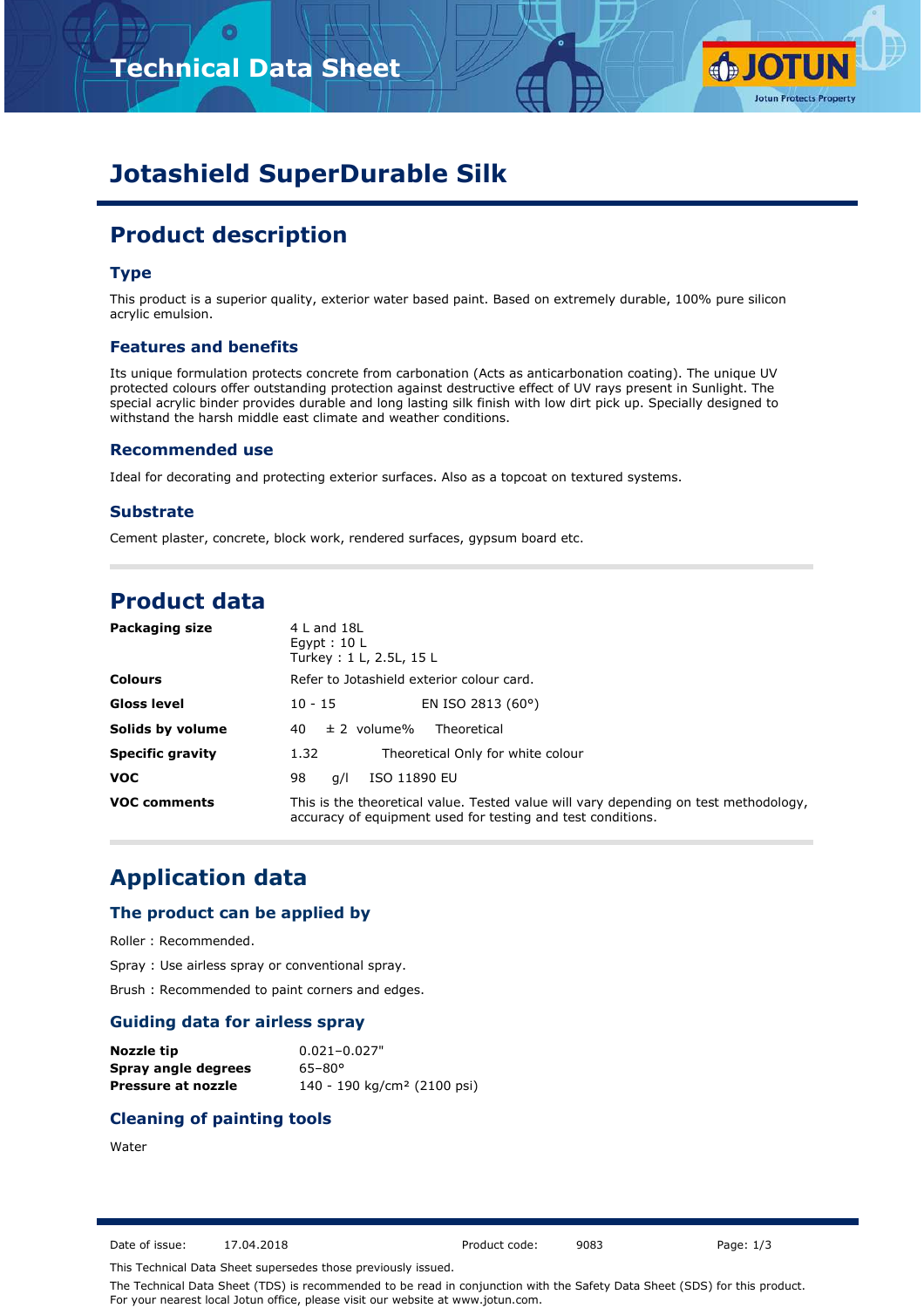

### **Film thickness per coat**

#### **Typical recommended range**

Dry film thickness 30 - 50 µm Wet film thickness 75 - 125 µm Film thickness will vary and is calculated as average.

Theoretical spreading rate  $13 - 8$  m<sup>2</sup>/l

Spreading rate depends on film thickness applied, type of texture, surface porosity, imperfections, temperature, wastage during painting etc.

Maximum spread rate per coat is obtained at minimum dry film thickness and vice versa.

#### **Thinner**

Water

#### **Dilution**

Maximum 10 %

#### **Conditions during application**

The temperature of the substrate should be minimum 10 °C and at least 3 °C above the dew point of the air, measured in the vicinity of the substrate. Good ventilation is usually required in confined areas to ensure proper drying.

### **Drying times**

Drying times are generally related to air circulation, temperature, film thickness and number of coats, and will be affected correspondingly.

1. Recommended data given is, for recoating with the same generic type of paint.

2. In case of multi-coat application, drying times will be influenced by the number and sequence and by the total thickness of previous coats applied.

3. The surface should be dry and free from any contamination prior to application of the subsequent coat.

| The drying time is measured by stated values:<br>Relative Humidity (RH) 50 % |                 |        |       |
|------------------------------------------------------------------------------|-----------------|--------|-------|
| Substrate temperature                                                        | 10 °C.          | -23 °C | 40 °C |
| Surface (touch) dry                                                          | 12 <sub>h</sub> | 6 h    | 2 h   |
| Hard dry                                                                     | 16 h            | 8 h    | 4 h   |
| Dry to over coat, minimum                                                    | 12 <sub>h</sub> | 6 h    | 2 h   |
|                                                                              |                 |        |       |

# **Directions for use**

## **Surface preparation**

The substrate must be sound, clean, dry and free from dust, oil, grease, laitance etc. All traces of form release agents/curing agents must be removed. A light sanding with suitable abrasive material is recommended before application. Any resulting dust/loose particles must be removed.

#### **Recommended paint system**

#### **Primer**

Jotashield Penetrating Primer : 1 Coat

Date of issue: 17.04.2018 Product code: 9083 Page: 2/3

This Technical Data Sheet supersedes those previously issued.

The Technical Data Sheet (TDS) is recommended to be read in conjunction with the Safety Data Sheet (SDS) for this product. For your nearest local Jotun office, please visit our website at www.jotun.com.